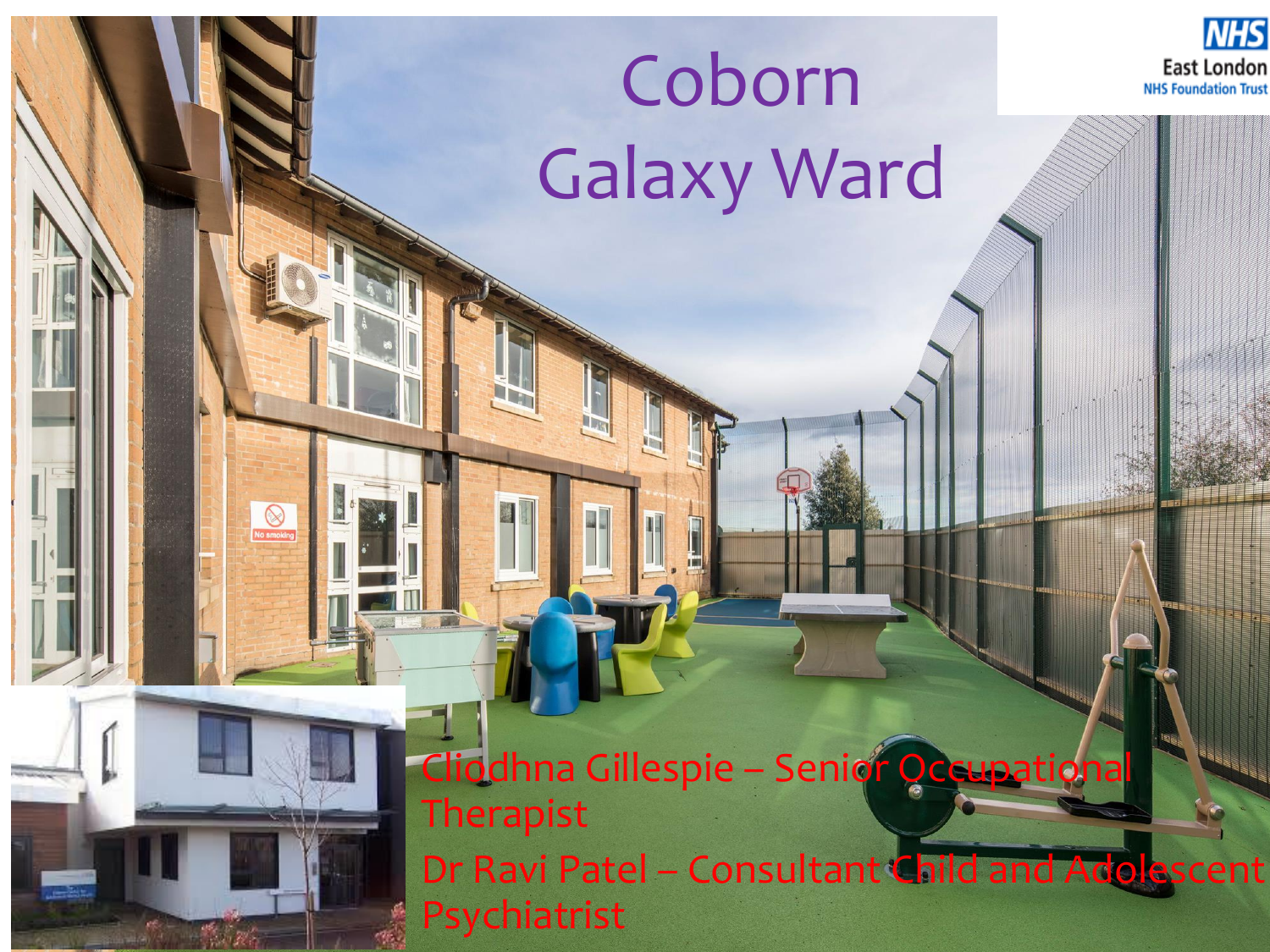### Service Overview

- Adolescent Psychiatric Inpatient Unit
- >13 to <18 year olds
- \* Provisions
	- Day Service
	- General Adolescent Unit
	- Psychiatric Intensive Care Unit
		- Galaxy (12 beds)
		- PICU ward (4 beds)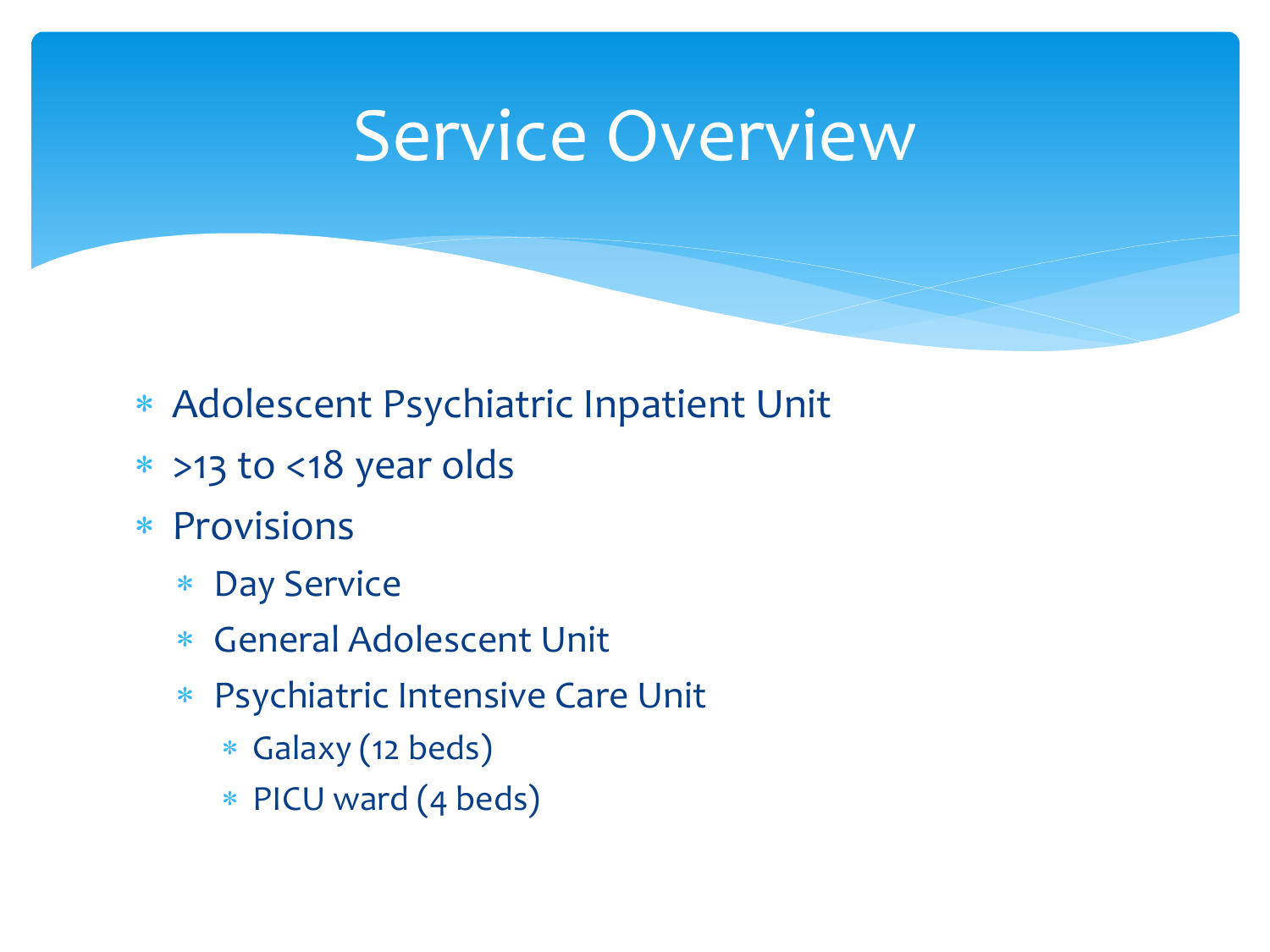## QI on Galaxy Ward

- Largest CAMHS PICU provision
- Opened in 2018
- Service commissioned for London
- Range of presentations including:
	- Psychoses
	- ID/ASD with challenging behaviour
	- Affective Disorders
	- Eating Disorders
	- Complex Trauma
	- Emotional Dysregulation
- \* High number of use of restrictive practice since opening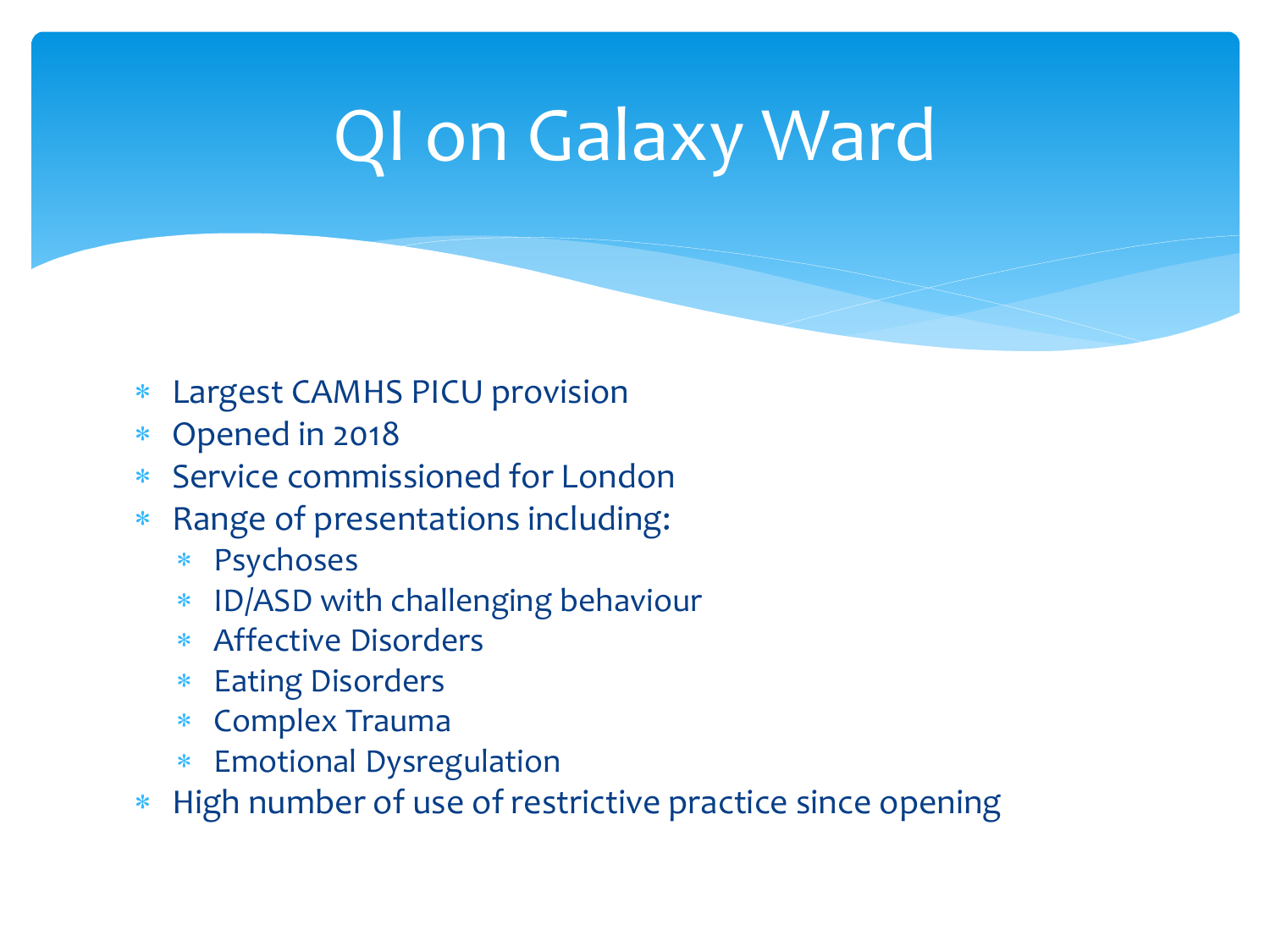## Change Idea – RAG Rating





### AMBER

GREEN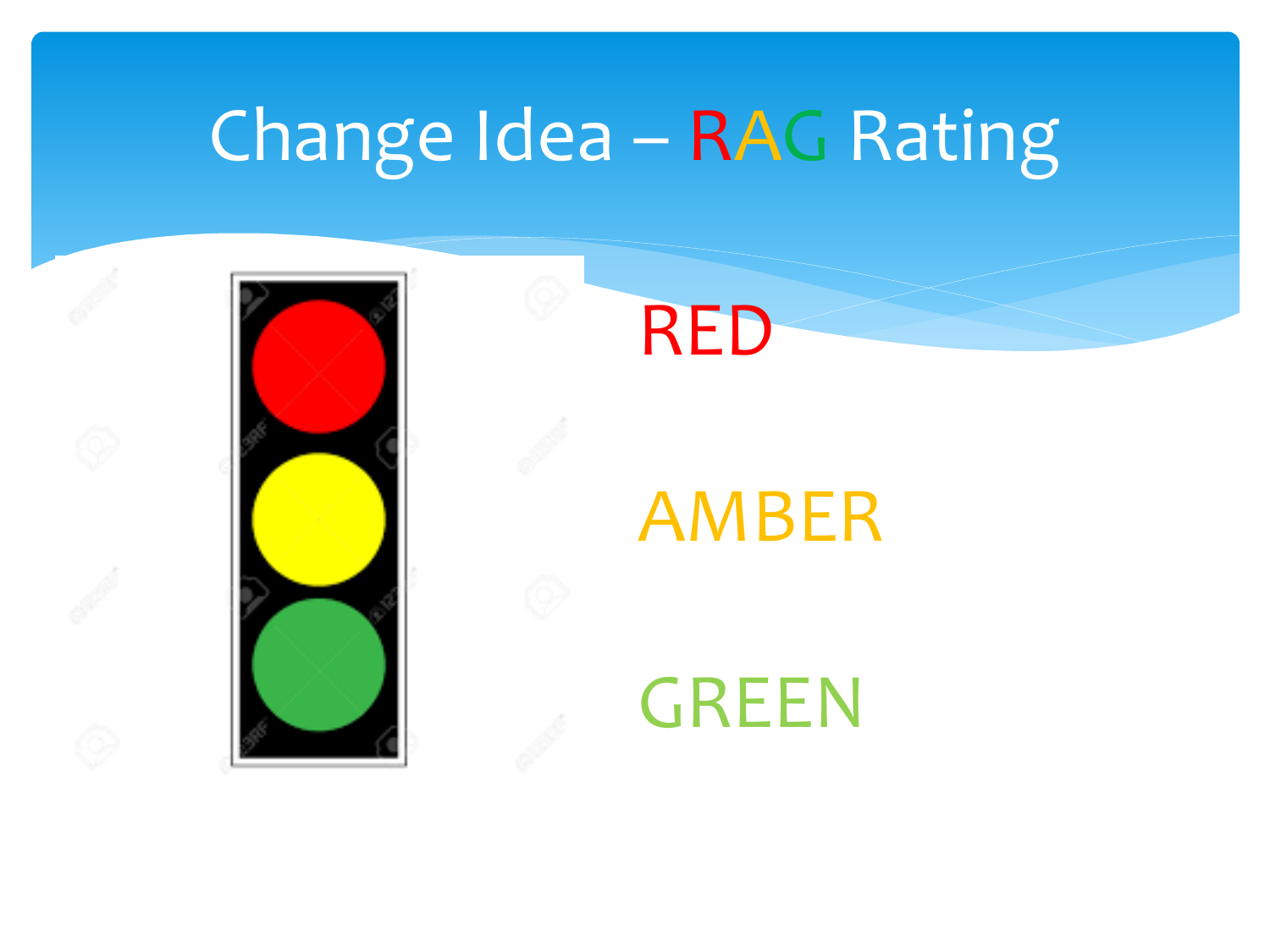## Change Idea – RAG Rating

#### Background

- 12 bedded ward
- Concise and consistent information during handover
- Need for clear plan when potential for use of RP escalates
- Participation
	- Focus Groups with young people
		- \* Individualised care plan
		- Advance directive
		- Easy to understand
	- Staff
		- Consistent prompt to invite MDT input in care planning/management
		- How to communicate to wide MDT the rationale for seeking input
		- A guide on how/when to implement any advance directive to support YP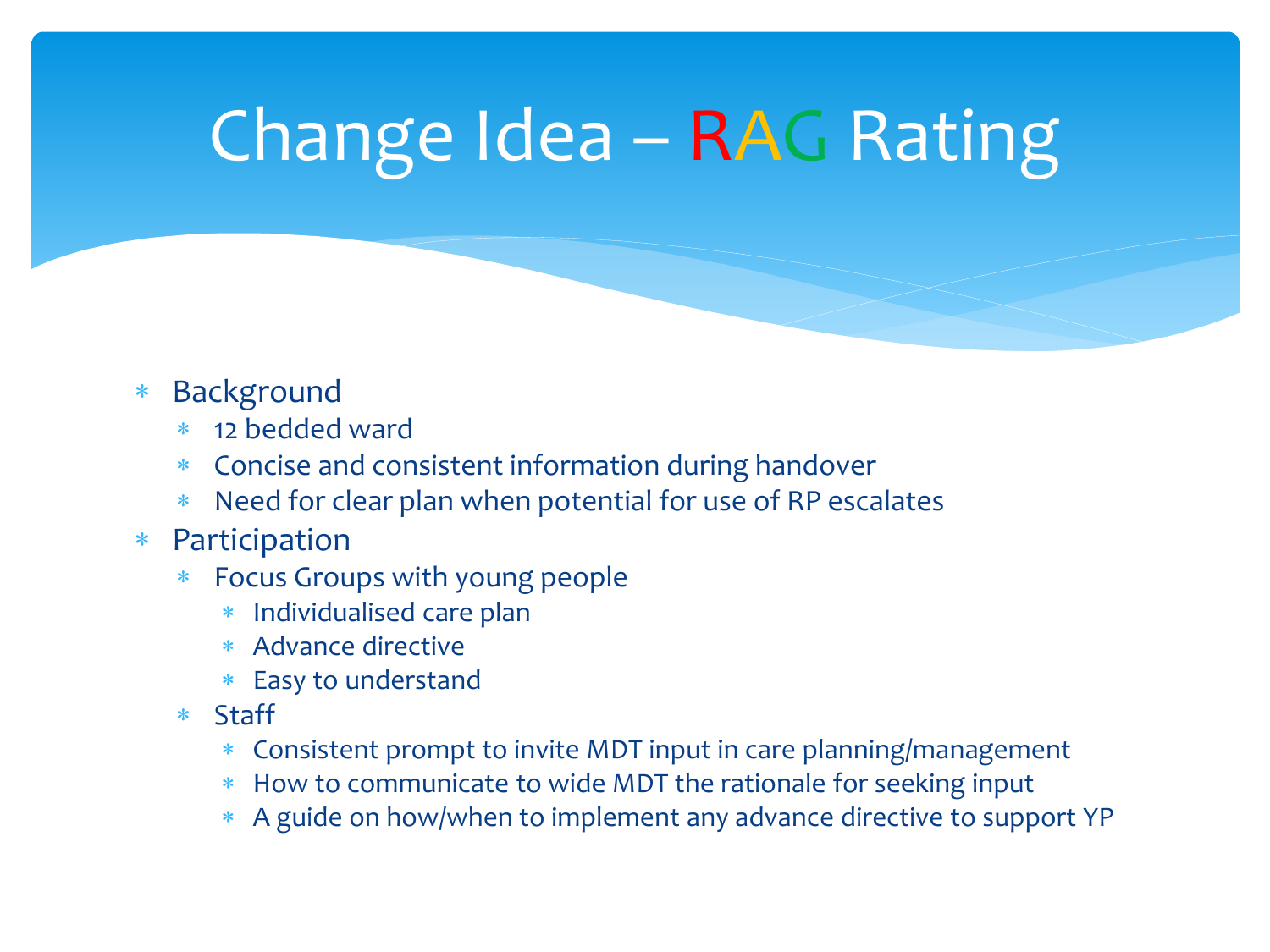## RAG Rating

- $*$  RFD
	- High risk of requiring the use of restrictive practice to manage risk to self and/or others
	- Requiring urgent intervention/input
- AMBER
	- Moderate risk of requiring the use of restrictive practice
	- Requiring input to prevent risks escalating to RED
	- To support young person with a view to regrading the rating to **GREEN**
- GREEN
	- Young person working well with existing care plan
	- \* If consistent consider next steps from PICU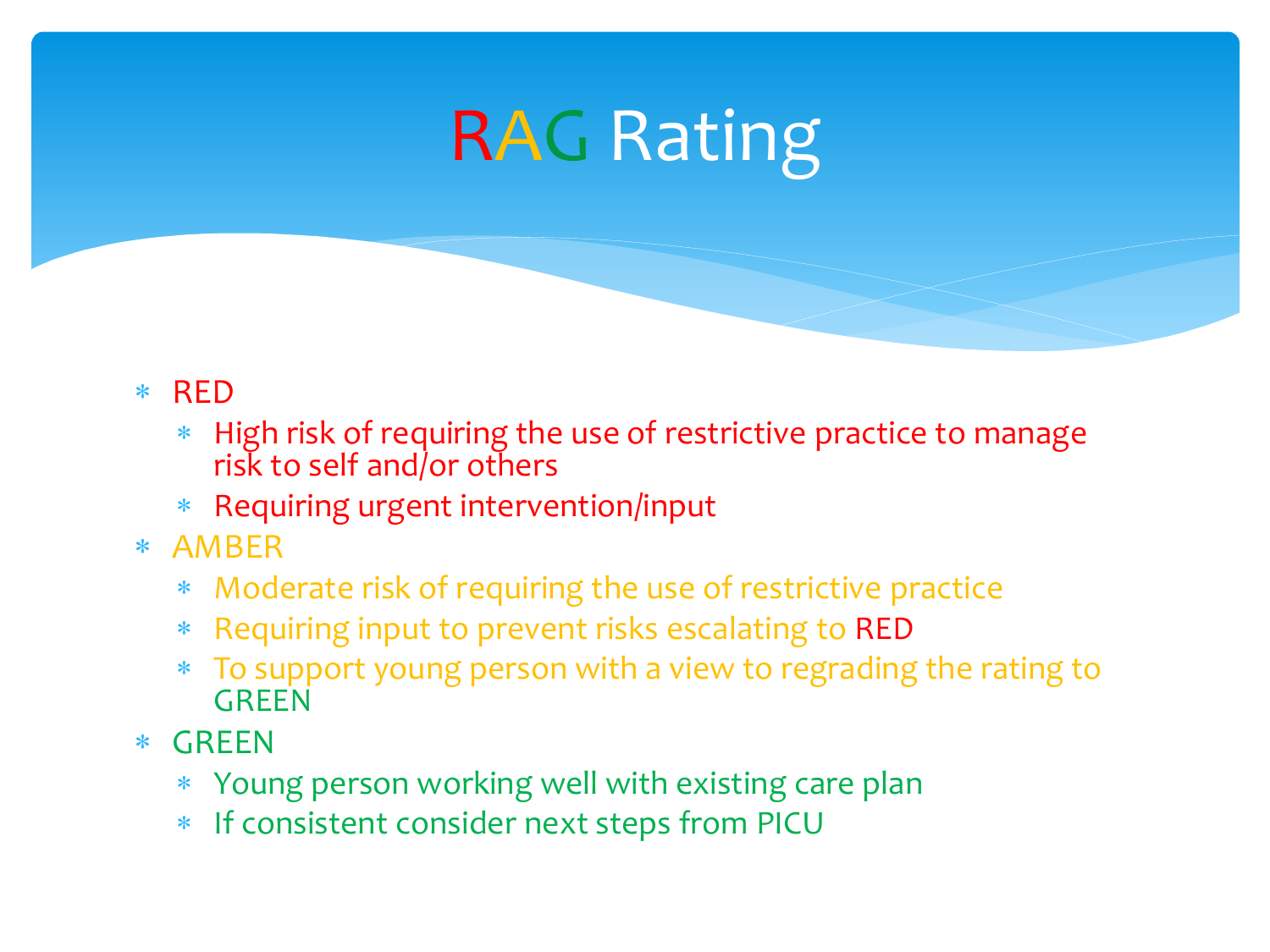## RAG Rating (continued)

### RAG Rating

- Introduced April 2019
- RAG Rating "Roadshows"
- Nurses' Business Meetings
- On the spot coaching
- RAG Support Plan
	- Devised by nursing team
	- Service user involvement throughout
	- Input from MDT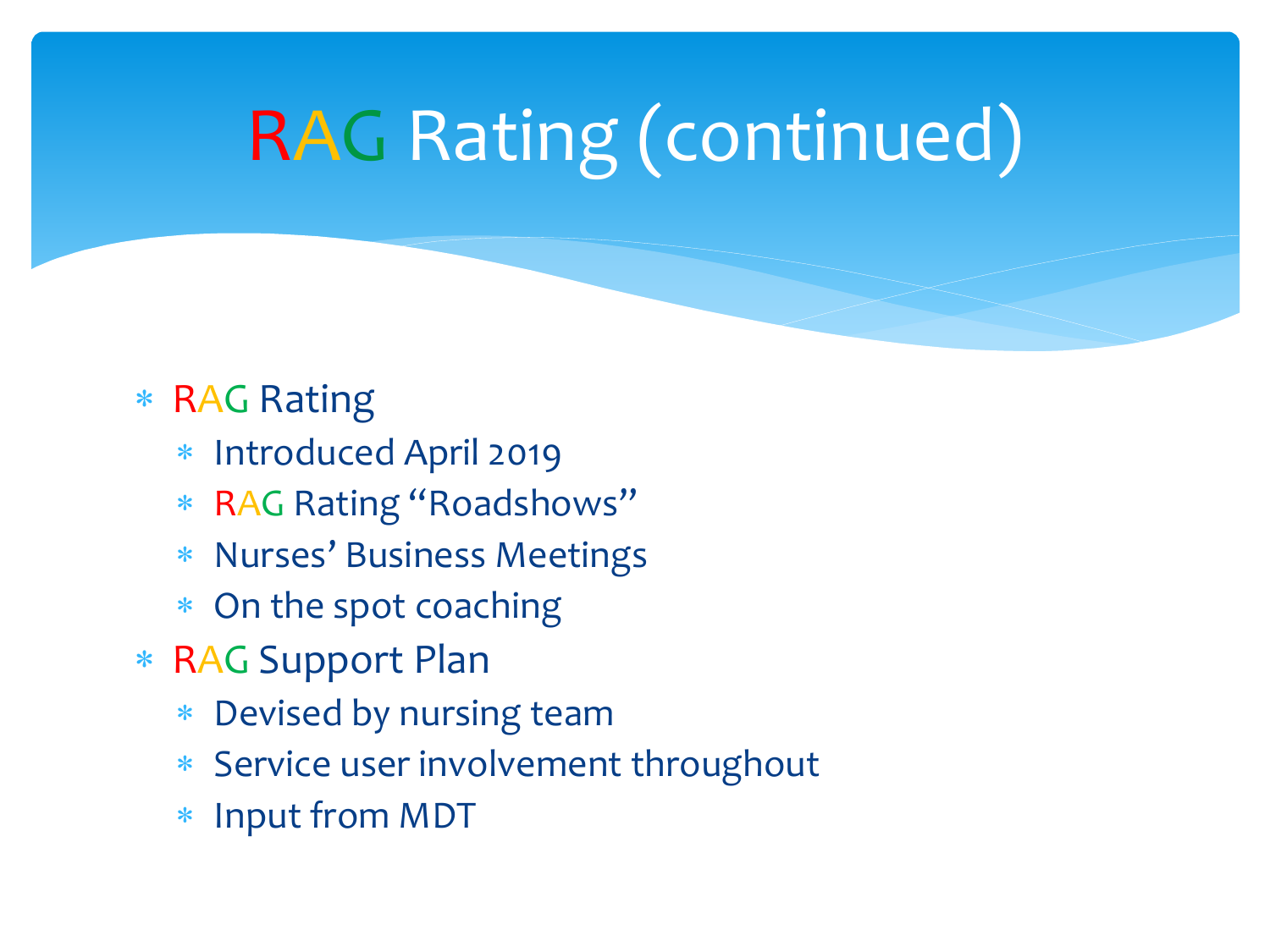# RAG Rating (continued)

#### **Benefits**

- Members of staff are confident in the allocation of RAG Rating
- \* Staff are feeling confident to encourage incentives based approach based on RAG Rating
- The cycle shows that the RAG Rating is consistently and correctly identifying the young people who are at risk of requiring the use of restrictive practice
- \* It shows that early identification is leading to more proactive planning from nursing team to reduce the need for restrictive practice
- \* Clear steer on the application of the RAG Support Plan
- Embedding
	- **EXEC** Team seeking clarity on hard to judge ratings
	- \* Initial prompts from QI team required for consistent application of RAG Rating
	- Shift from nurses bringing in wider MDT to the RAG Rating serving as a prompt for MDT to actively offer input
	- RAG Rating guidelines available on notice boards for quick reference
	- \* Review to application of RAG Support Plan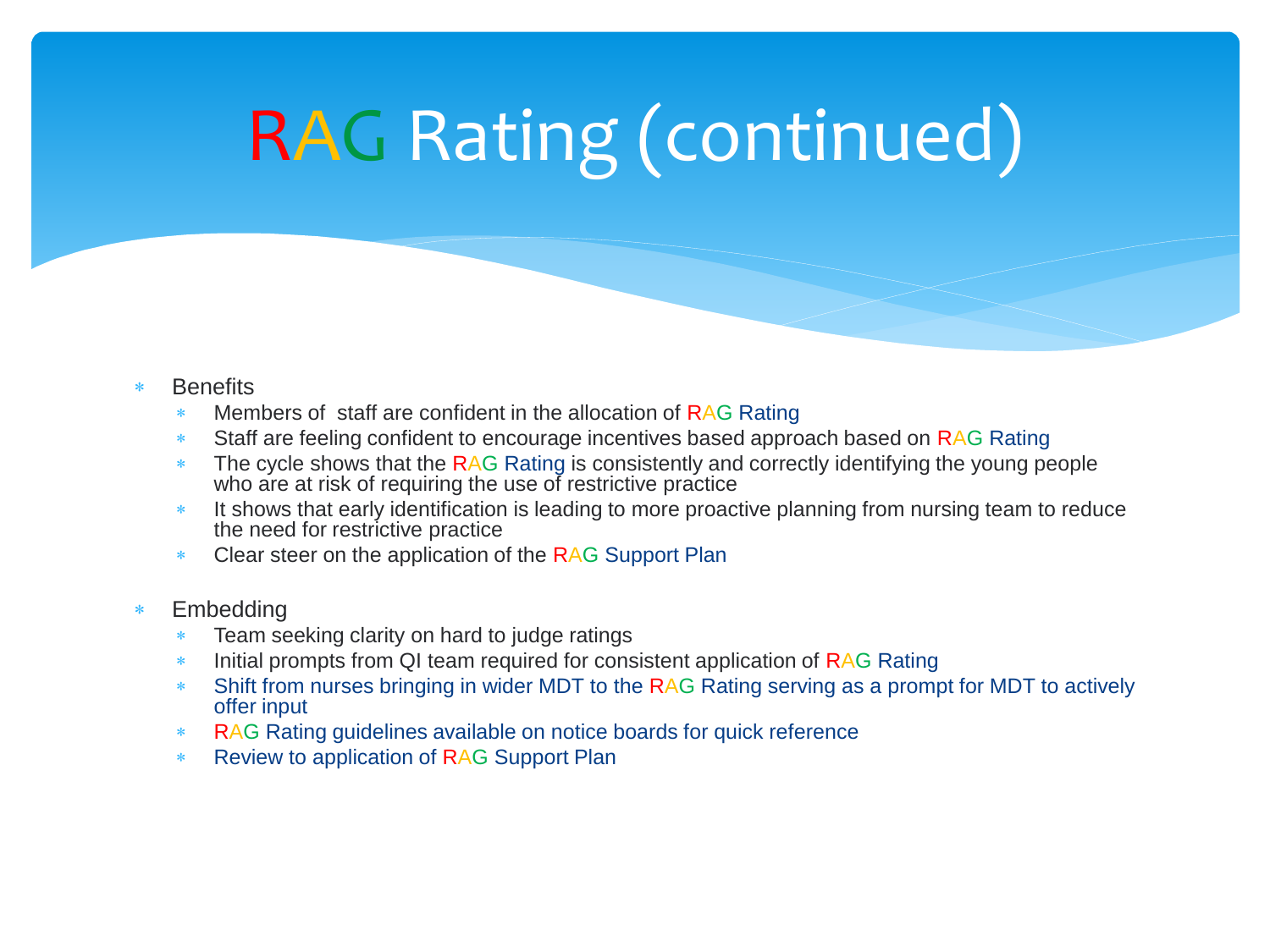## A promising start..

- Reduction in use of Physical Restraint
- Reduction in use of Rapid Tranquillisation
- No overall effect on Seclusion use …. So far

## Monitoring

- Monthly collection of RAG Rating data
- Comparing frequency of RP with shifts based on RAG Rating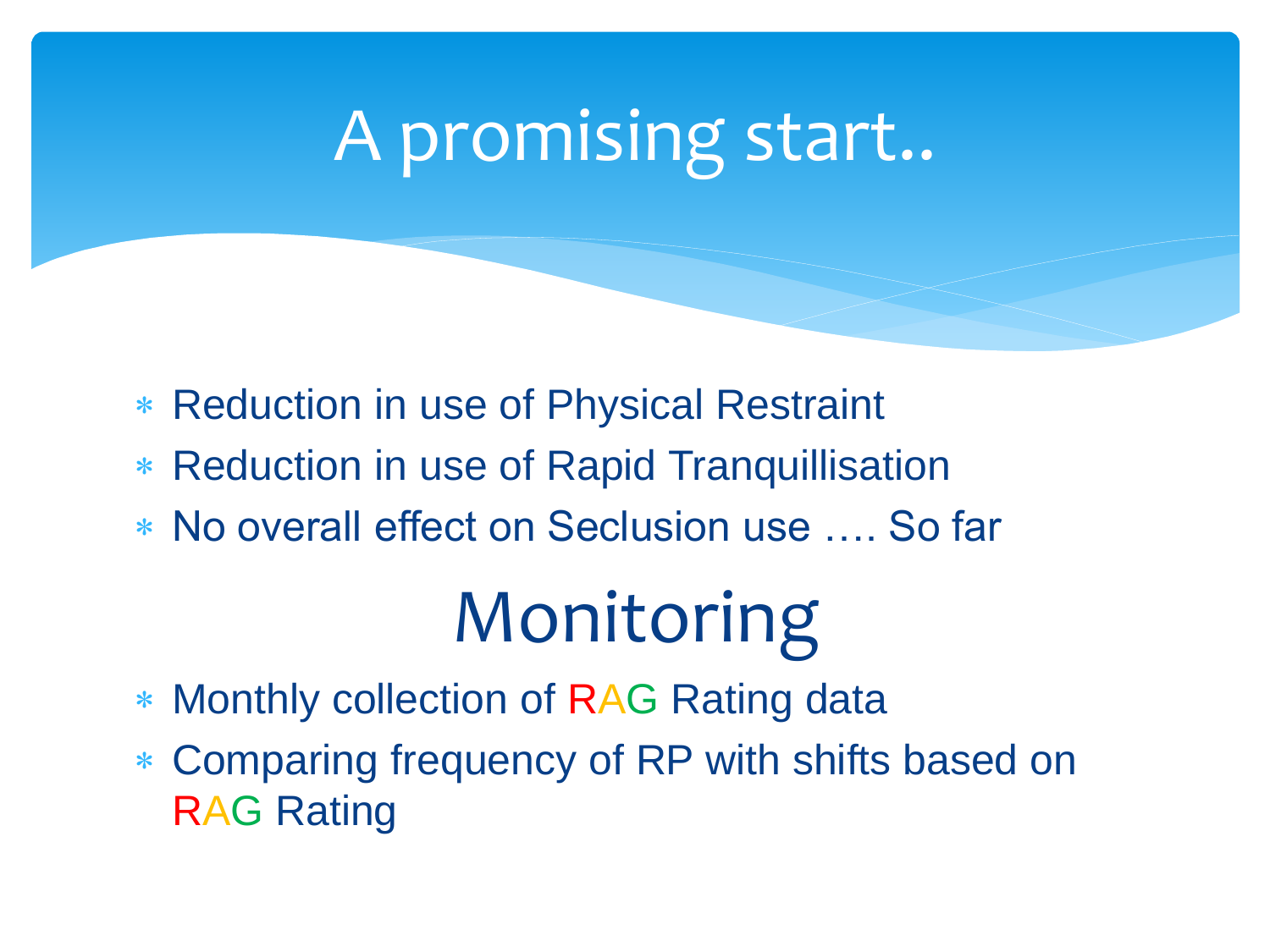## Our data

 Emily to add print screen of data once Galaxy have added June